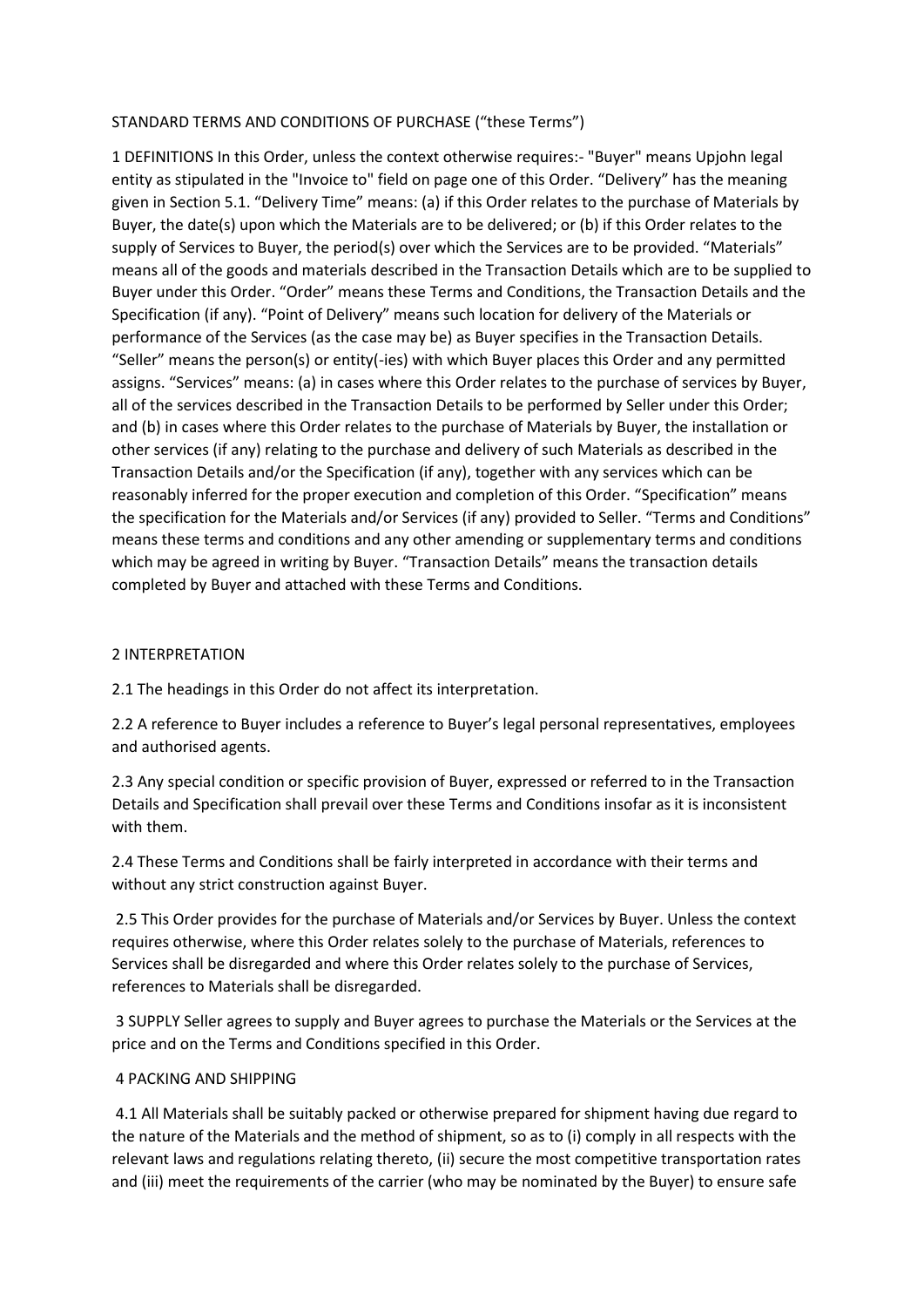shipment. Seller shall pay and Buyer shall not be liable for any packing, crating or cartage charges or other charges or duties in connection with the packing, delivery, export and importation of the Materials to the Point of Delivery unless expressly stated otherwise in this Order. Each container containing Materials must be marked to show quantity, order number, contents and supplier's name. A packing sheet showing this information and any special instructions pertaining to the safe handling of the container shall be included in each package.

4.2 All Materials and Services shall be supplied in compliance in all respects with the relevant laws and regulations relating thereto.

4.3 Seller shall, at its own expense, procure any export licence or other authorisation necessary for the delivery of the Materials to, or the performance of the Services at, the Point of Delivery, and shall provide the certificate of origin and any other documents which Buyer may require for the purpose of taking delivery, and evidencing ownership, of the Materials.

## 5 DELIVERY

5.1 Seller shall deliver the Materials to Buyer, or perform the Services, at the Point of Delivery at the Delivery Time ("Delivery"). In the event an INCOTERM (as defined in INCOTERM 2000) is required it shall be stipulated in the Order itself.

5.2 Subject to Section 5.3, title to the Materials shall pass to Buyer on completion of Delivery. Passing of title shall be without prejudice to any right of rejection Buyer has under this Order or otherwise by law. Risk for the Materials shall pass on completion of Delivery.

5.3 If Buyer has agreed to pay for any Materials by way of stage payments, some or all of which to be made prior to Delivery, then on payment of each stage payment, title to a proportion of such Materials as is equal to the proportion that that stage payment bears to the total amount payable shall pass to Buyer. Risk for any such Materials shall pass on completion of Delivery of such Materials and not before.

5.4 Time is of the essence of this Order, and Buyer may reject Materials not delivered or furnished, or Services not performed, at the relevant Delivery Time.

## 6 INSPECTION AND REJECTION

6.1 Buyer may at all reasonable times inspect and test the Materials (including all designs and other components) during manufacture, assembly or processing. Seller shall provide or procure for Buyer access at all reasonable times to places where the Materials or any components are being made, assembled or kept and shall procure the provision of all facilities as may reasonably be required for this purpose. Following such inspection, Buyer may inform Seller in writing of any areas in respect of which Buyer is of the opinion that the Materials do not comply with this Order, and Seller shall thereupon take all necessary steps to ensure such compliance.

6.2 Buyer may reject, at Seller's expense: (a) Any Materials delivered in excess of this Order, whether paid for or not; and (b) By written notice to Seller, any Materials or any portion thereof or any Services which are found, at the Delivery Time, or within a reasonable period after Delivery, to be defective or otherwise not to conform to this Order. (c) Any Materials that are damaged prior to Delivery and such Materials shall be replaced by Seller as soon as practicable at Buyer's request without prejudice to any other rights of the Buyer.

6.3 If Buyer rejects any Materials, or Seller fails to deliver any Materials at the relevant Delivery Time, Buyer may require Seller by notice in writing, within the period stipulated in such notice, to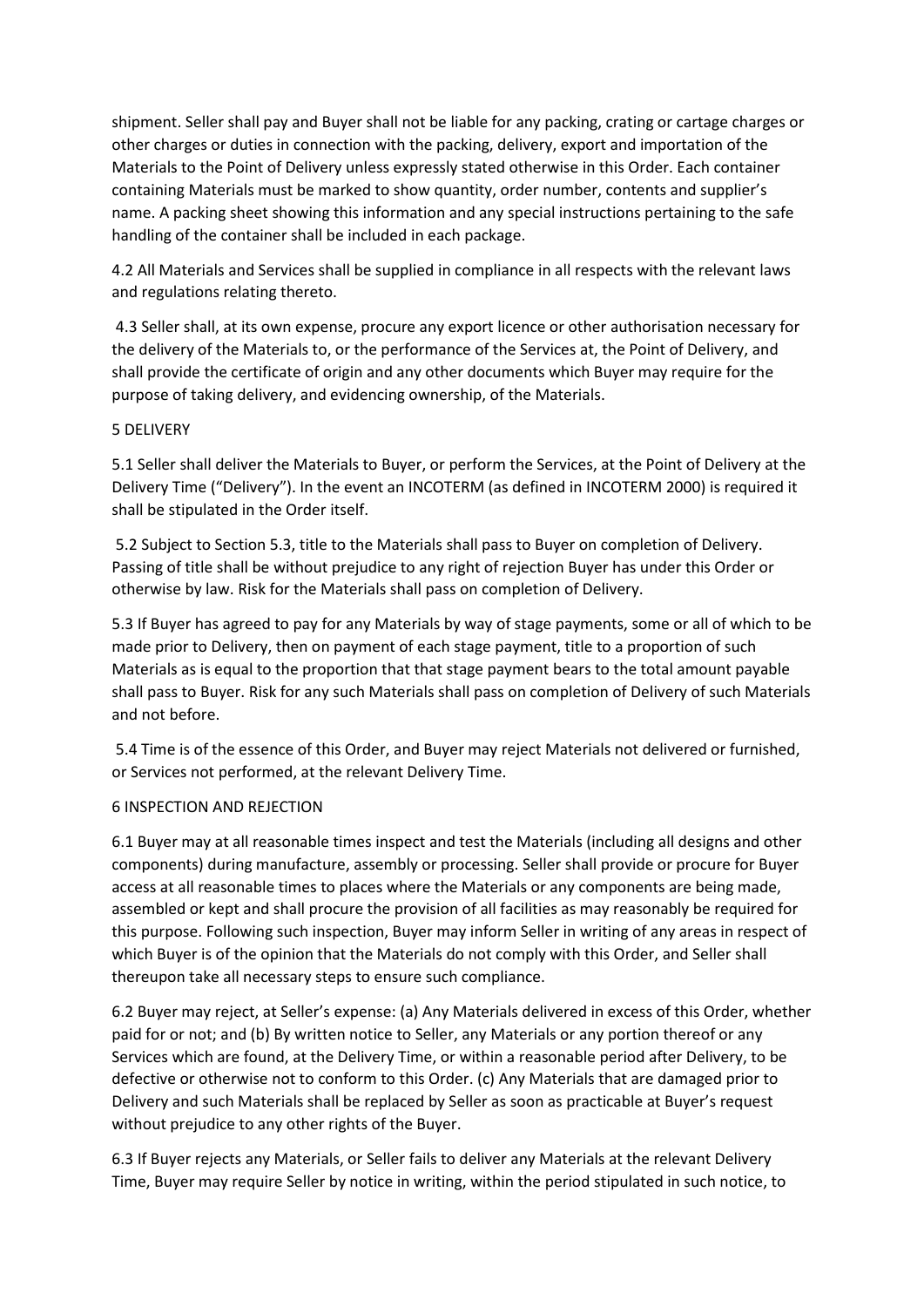replace the rejected Materials with Materials conforming to this Order or to deliver the undelivered Materials (as the case may be), or may at its sole discretion purchase substitute materials from a third party without notice to Seller. If Buyer rejects any Services, or Seller fails to perform any Services at the relevant Delivery Time, Buyer may require Seller by notice in writing, within the period stipulated in such notice, to re-perform the rejected Services in a manner conforming to this Order or to perform the unperformed Services (as the case may be), or may at its sole discretion purchase substitute Services from a third party without notice to Seller. Without limiting Buyer's other rights or remedies under this Order or otherwise, any expenditure which is incurred by Buyer in the purchase of substitute Materials or Services, shall be paid by the Seller to Buyer.

6.4 Any rejection by Buyer or any acceptance by Buyer of credit, reimbursement or replacement shall be without any liability whatsoever on the part of Buyer and without prejudice to Buyer's other rights in respect of the defective nature or other failure of the Materials or Services to comply with the requirements of this Order.

## 7 PRICE

7.1 The price payable by Buyer for the Materials or Services shall be the price specified in the Transaction Details (the "Price").

7.2 No variation in the Price or the method of payment specified in this Order will be accepted without the prior written approval of Buyer.

7.3 Unless otherwise specified, the Price is firm and fixed and not subject to any price adjustment (or escalation) formula to reflect variations in currency exchange rates, the cost of labour, materials, overheads and/or any other expense.

## 8 PAYMENT

8.1 Seller shall invoice Buyer for all Materials or Services within 7 days of Delivery. Buyer shall, unless otherwise agreed in writing with Seller, pay the agreed invoice within 60 days after the later of Delivery or receipt of the invoice.

8.2 Payment for Materials or Services supplied to Buyer hereunder shall be conditional upon and subject to (i) Delivery of the Materials or performance of the Services without their rejection pursuant to Article 6; (ii) provision of an accurately detailed invoice by Seller as described below; and (iii) where relevant, receipt by Buyer of an appropriate VAT invoice in respect of the Materials or Services.

8.3 Buyer reserves the right to deduct from any monies due or becoming due to Seller under this Order, any monies owed to or claimed by Buyer from Seller whether under this Order or otherwise.

8.4 Notwithstanding the aforementioned 60-day payment period, in the event that the Buyer fails to make payment within such period the parties agree that S.I. No. 388 of 2002, European Communities (Late Payment in Commercial Transactions) Regulations 2002 (the "Regulations") shall not apply, and the Seller hereby waives any and all rights and/or entitlements under the Regulations including, without limitation, its implied right to interest and compensation. The Seller acknowledges and agrees that such waiver is fair and reasonable and it has not received any inducement to agree to such term.

9 INVOICES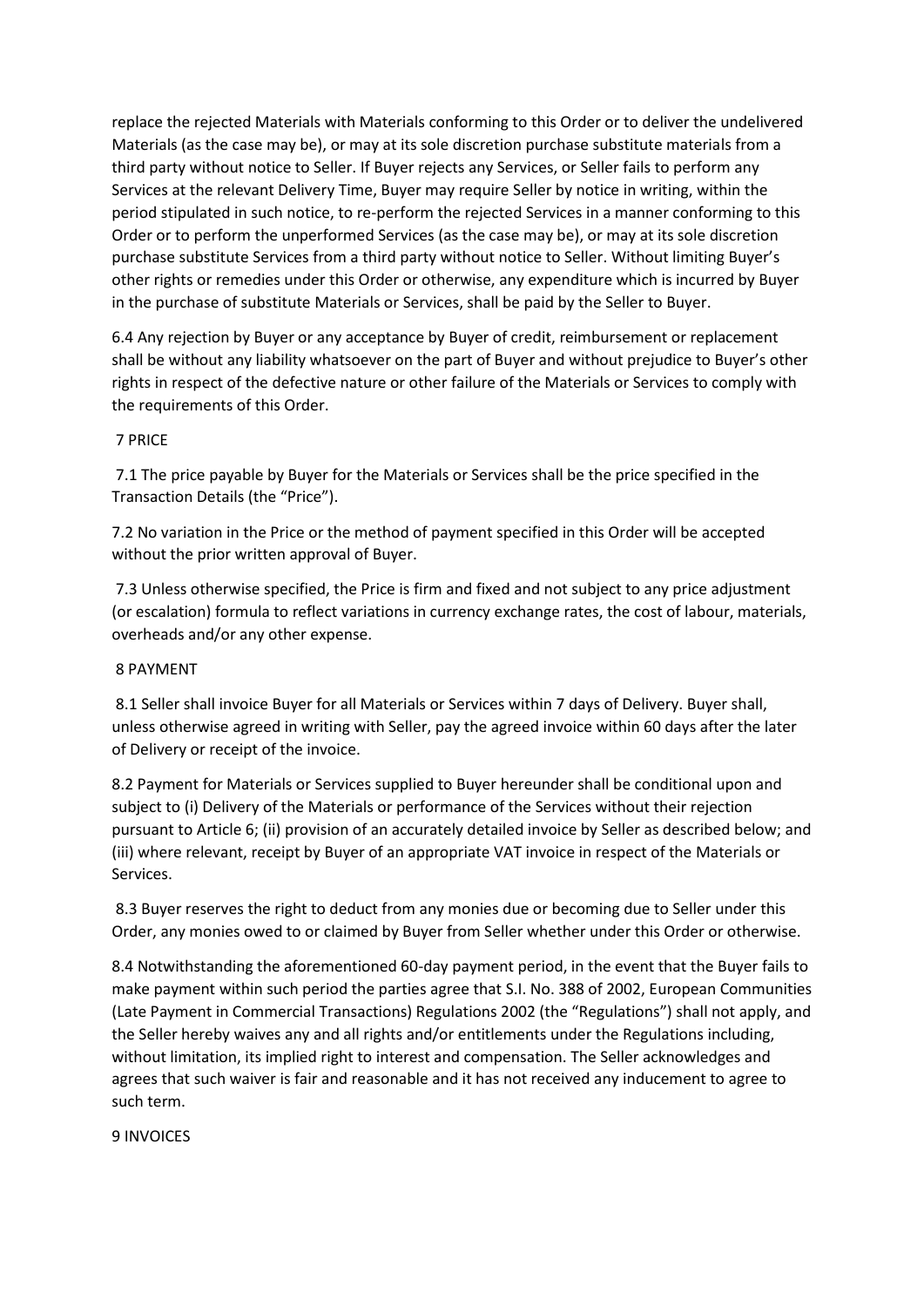9.1 All invoices must be rendered to Buyer. Each invoice must be mailed on the date appearing on the invoice. Invoices must be rendered by the person, firm or corporation to which this Order is issued. Invoices shall include such information as may be requested by the Buyer and shall be issued in the currency of this Order.

10 TAXES 10.1 The Price is inclusive of any and all taxes (except VAT where applicable) and other duties (where applicable) and governmental charges, now imposed or here after becoming effective, relating to the production, sale, shipment, importation, use or erection of the Materials or performance of the Services. Seller agrees to indemnify Buyer against and reimburse it for any expenditure, liabilities, costs or payments incurred or made by Buyer caused by or relating to Seller's failure to pay such taxes, duties and other governmental charges.

10.2 Prior to making payment, the Buyer may request a current Tax Clearance Certificate in respect of the Seller.

#### 11 WARRANTIES

11.1 Seller acknowledges that:- (a) Buyer is relying on Seller's skill and expertise to ensure Materials are fit for the purpose intended and, in addition to all warranties in favour of Buyer, expressed or implied, established by statutes or common law, or elsewhere set forth in this Order, Seller hereby expressly represents and warrants that the Materials (i) will conform to all Specifications, drawings and any other description relating to the Materials provided or accepted in writing by Buyer (as the case may be); (ii) will be fit and sufficient for the purpose intended; (iii) will be of best material and workmanship; and (iv) will be free from all patent and latent defects and all liens and encumbrances; and (v) will be of equal quality in all respects to any samples provided; and (b) Buyer is relying on Seller's skill and expertise to ensure that the Services are provided with due care, skill and diligence and, in addition to all warranties in favour of Buyer, expressed or implied, established by statutes or common law, or elsewhere set forth in this Order, Seller hereby expressly represents and warrants that the Services (i) will be provided by appropriately experienced, qualified and trained personnel; (ii) will be rendered with all due skill, care and diligence; and (iii) will conform to all specifications (including the Specifications) and any other description relating to the Services, provided or accepted in writing by Buyer (as the case may be). Seller hereby indemnifies Buyer against any and all liabilities, damages, costs or expenses which may accrue to or be sustained by the Buyer as a result of a breach of the aforementioned warranties by Seller. The Seller agrees that, at the request of Buyer and without prejudice to any other rights Buyer may have under this Order or otherwise, it will promptly remedy any fault in the Materials or Services which constitutes a breach of the aforementioned warranties or where any such fault is not remediable, will promptly supply replacement Materials or Services to Buyer, in each case without cost to Buyer.

11.2 The Seller gives a mechanical guarantee for a period of 12 months from the date of the Materials being put into operation or 35 months from the Delivery of the Materials, whichever is the later. If during the period covered by the said mechanical guarantee, any part of the Materials is found defective due to faulty design, manufacture, materials or workmanship, other than arising from fair wear and tear or mal-operation, the Seller shall remedy such fault free of charge and provide a new mechanical guarantee in respect of the replaced item. Where a defect arising within the aforesaid period does not become apparent until the period has expired, the Seller's liability shall not cease merely because the Buyer has been unable to give due notice of the defect to the Seller within the said period. The Buyer may carry out remedial work on Materials if the Seller fails to do so within a reasonable time period after receiving notice from the Buyer or if urgent remedial work is required to prevent serious material loss or damage. In either case, the Buyer shall be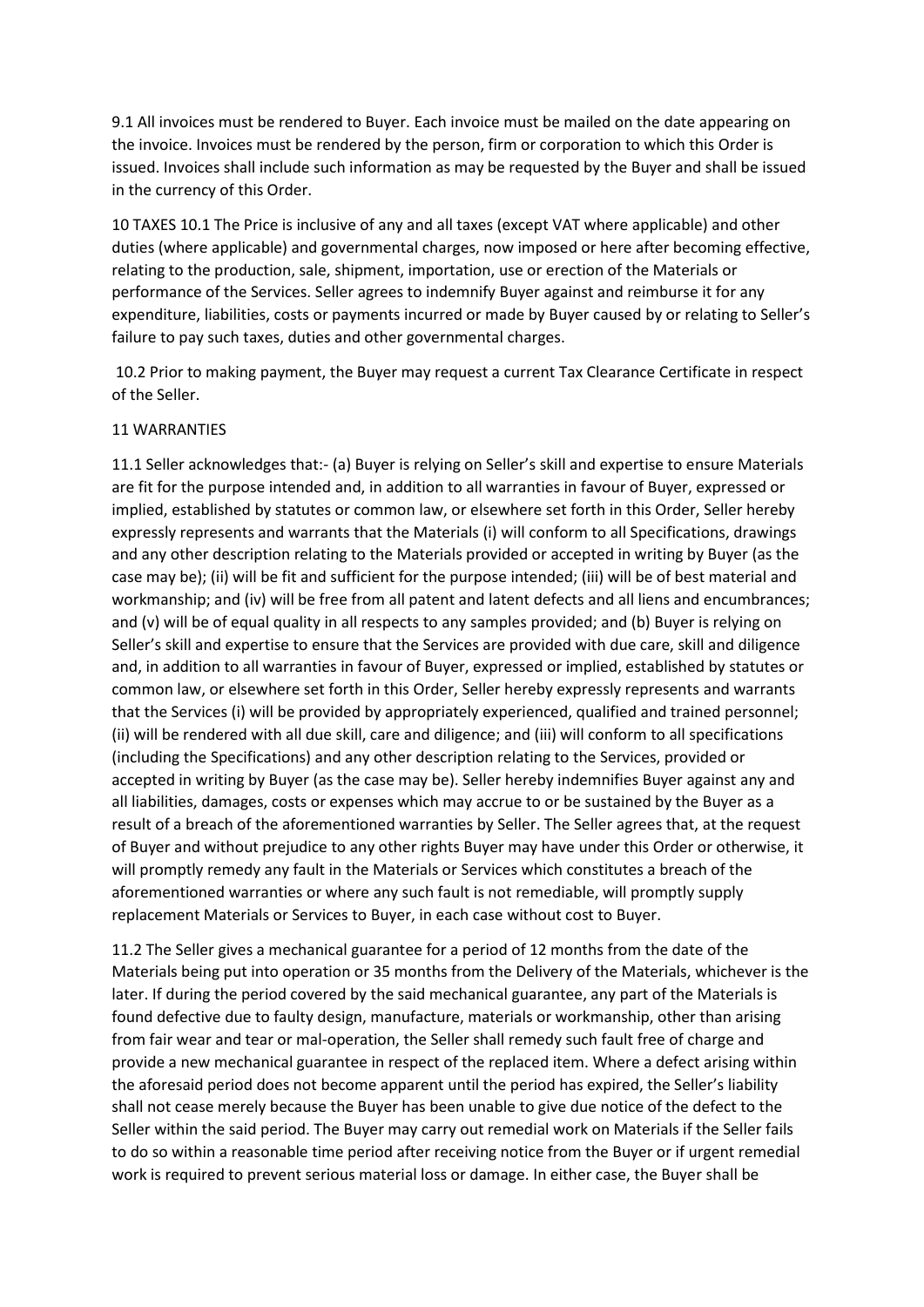entitled to reimbursement from the Seller of any costs incurred in the correction of defects including, but not limited to, transport costs, dismantling and assembling costs, costs for changing foundations and public utility conduits, and shall be so reimbursed within 30 days of submission of such notice.

11.3 Neither inspection and testing of the Materials before Delivery (whether or not availed of) nor acceptance of the Materials or Services by Buyer, nor any payment by Buyer for the Materials or Services shall relieve Seller of its obligations under this Order. The warranties of Seller together with its service warranties and guarantees, if any, shall be for the benefit of Buyer and, at Buyer's option, Buyer's customers, and may be assigned by Buyer to its affiliates or customers.

# 12 COMPLIANCE WITH LAWS AND REGULATIONS

12.1 Seller represents and warrants to Buyer that:- (a) all Materials and Services delivered pursuant to this Order will have been produced, sold and delivered to Buyer, and all facilities used by Seller in connection with the delivery of any Materials or Services shall be, in compliance with all applicable EU, national, federal, state, municipal and local laws and regulations; (b) all Materials delivered pursuant to this Order will have been sourced from the sources agreed with the Buyer and will not have been produced using child labour; (c) it has obtained and will maintain (at its cost) any necessary licences, clearances, consents, authorisations and permits whatsoever relating to the manufacture, transportation, importation, packing, delivery or sale of the Materials and Services to Buyer; (d) any packaging, marking, labelling and shipping papers for international shipment of all hazardous materials will meet applicable national and International laws and regulations, and Seller hereby indemnifies Buyer against any and all liabilities, fines, damages, costs or expenses which may accrue to or be sustained by the Buyer as a result of a breach of the Seller's warranties under this Article 12; and (e) neither it nor any of its employees involved in the provision of Services or Materials hereunder or the related fulfillment thereof has ever been, (a) debarred or convicted of a crime for which a person can be debarred under section 306 of the Federal Food, Drug, and Cosmetic Act (as amended) nor (b) threatened to be debarred or indicted for a crime or otherwise engaged in conduct for which a person can be debarred under Section 306 of the Federal Food, Drug, and Cosmetic Act (as amended).

12.2 Should this Order involve any hazardous substances or materials as determined by Irish, United States, European or any other applicable laws or regulations, Seller warrants that Seller comprehends the nature of the hazard related to the use, handling and transportation of such materials as applicable to Seller. Upon receipt of this Order, Seller shall notify Buyer of any such hazardous materials present in any of the Materials ordered by Buyer.

12.3 Seller shall furnish prior to Delivery all appropriate safety data sheets and any other documentation requested by Buyer so as to enable Buyer to comply with applicable laws and regulations on receipt of Materials or performance of the Services.

# 13 DRAWINGS, PRINTS AND SPECIFICATIONS; CONFIDENTIALITY

13.1 Seller agrees that it will not without Buyer's written consent use (other than for purposes of supplying Materials or Services hereunder), sell, loan, publicise or disclose to any third party any of the tools, specifications, blueprints, drawings, designs or any other information used by Seller in connection with this Order, or any information of a confidential nature relating to Buyer's business or financial affairs (including without limitation documents, products, designs, prices, customers and processes). All such information shall be and remain at all times the property of Buyer and shall be preserved and regarded by Seller as secret and confidential.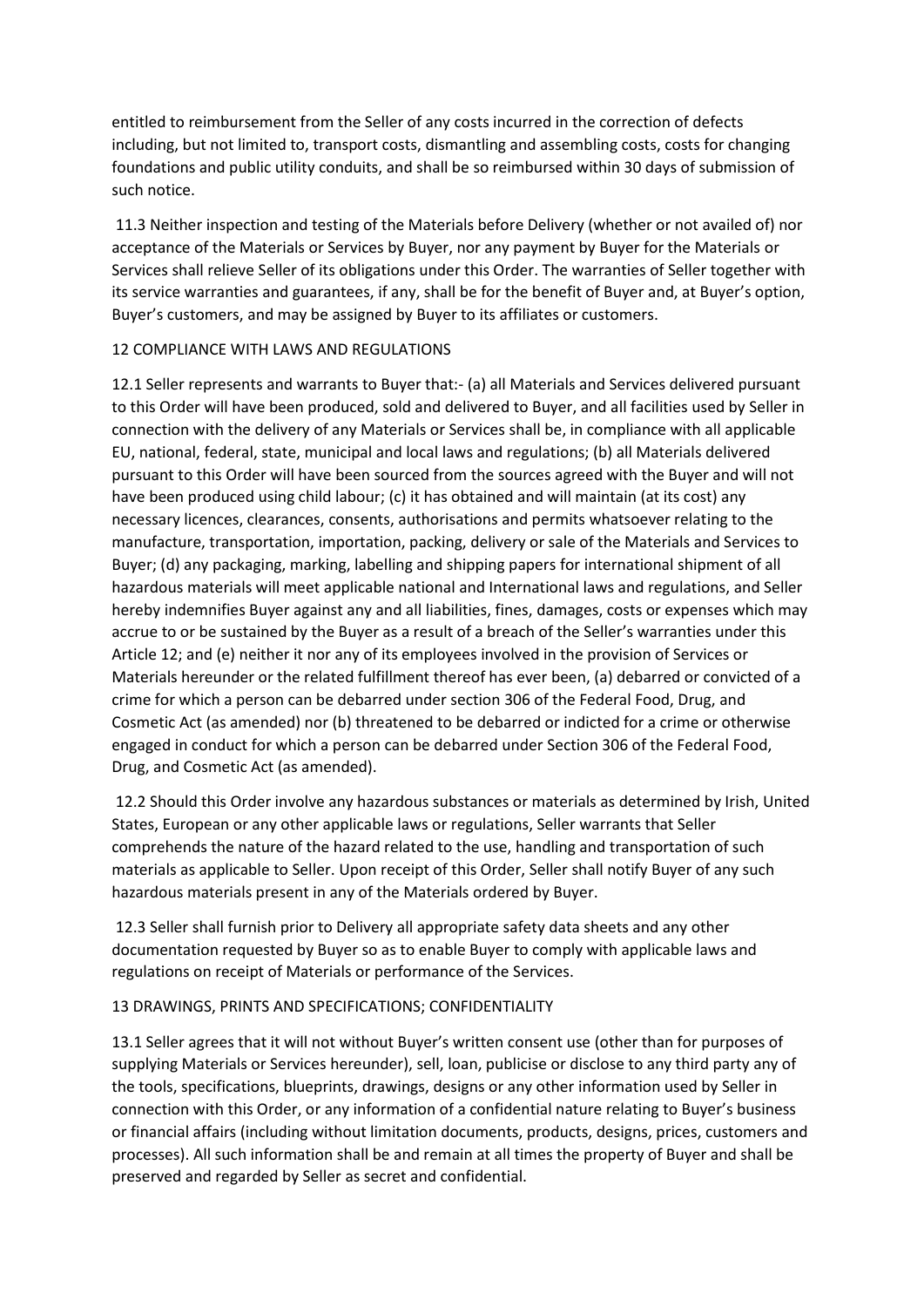13.2 Seller will provide at no extra cost to Buyer the drawings and documents specified in the Transaction Details at the times specified in the Transaction Details. Buyer has the right to approve all drawings, but such approval shall not relieve Seller of any of its responsibilities under this Order. The drawings shall not be departed from without Buyer's written approval.

13.3 Seller shall not permit publications about the Materials or Services, or photographs of the Materials to appear without the written authorisation of Buyer. Seller will afford facilities to Buyer to take such photographs for the purpose of indicating progress, technical description or publicity. 14 TOOLS, DYES, MOULDS, ETC All tools, dyes, moulds and printing plates created for use for the purposes of this Order shall be the property of Buyer and Seller may not use the same for any purpose save as authorised in writing by Buyer. Buyer may require the Seller to deliver the same to Buyer forthwith on demand in writing. All tools, dyes, moulds, plates and other apparatus shall be carefully preserved by Seller and maintained in good operating condition at all times.

#### 15 SERVICE AND SPARE PARTS

15.1 Seller shall maintain such stock of genuine spare parts for the Materials as is sufficient to cover commissioning and the on-going use of the Materials there after and shall provide Buyer with an upto-date price list in respect of such spare parts.

16 DEVIATIONS Buyer shall be entitled at any time to require deviation from, addition to, or omission of any of the Services ("Change"). If such Change shall make the Services more or less expensive than if performed in accordance with the original requirements, a fair or reasonable addition or deduction (agreed with Buyer in writing) shall be made to the Price. No claim shall be allowed for any extra labour or material by Seller in connection with a Change unless same has been approved in writing by Buyer. Acceptance of payment of the Price constitutes a waiver of all claims for extra Services or Materials furnished. Any ideas, improvements, information, discoveries, inventions or development arising out of the Services, made by Seller in connection with this Order which results from or involves suggestions, directions or information given by Buyer, shall be the sole and exclusive property of Buyer. Seller and its employees and designers shall fully co-operate in obtaining suitable protection for Buyer including, but not limited to, execution of patent applications and assignments as required by Buyer.

17 INDEMNITY Seller shall assume full liability for and shall indemnify, protect and hold harmless Buyer, its affiliates and their respective directors, officers, employees and agents (the "Indemnified Parties") from and against any and all liability, damage, cost or expense which may accrue to or be sustained by any of the Indemnified Parties resulting from or arising out of (i) Seller's or any of its subcontractors' work or the Materials or Services provided hereunder; or (ii) any claim, suit or action made or threatened against the Indemnified Parties for actual or alleged infringement of any third party's trademark, patent, copyright or other proprietary right by reason of the manufacture of Materials or supply of the Services by Seller, the resale thereof by any of the Indemnified Parties, or use of said Materials or any part thereof for a purpose known to Seller. Seller, at Buyer's request, shall defend, at its own expense, any such claim, suit or action. The indemnities given by the Seller in this Article 17 shall not apply to any liability, damage, cost or expense caused solely by the negligence of any of the Indemnified Parties.

#### 18 INSURANCE

18.1 In relation to the supply of Materials under this Order; from the date of this Order, it shall be the obligation of Seller to insure the Materials to the full value thereof until completion of Delivery,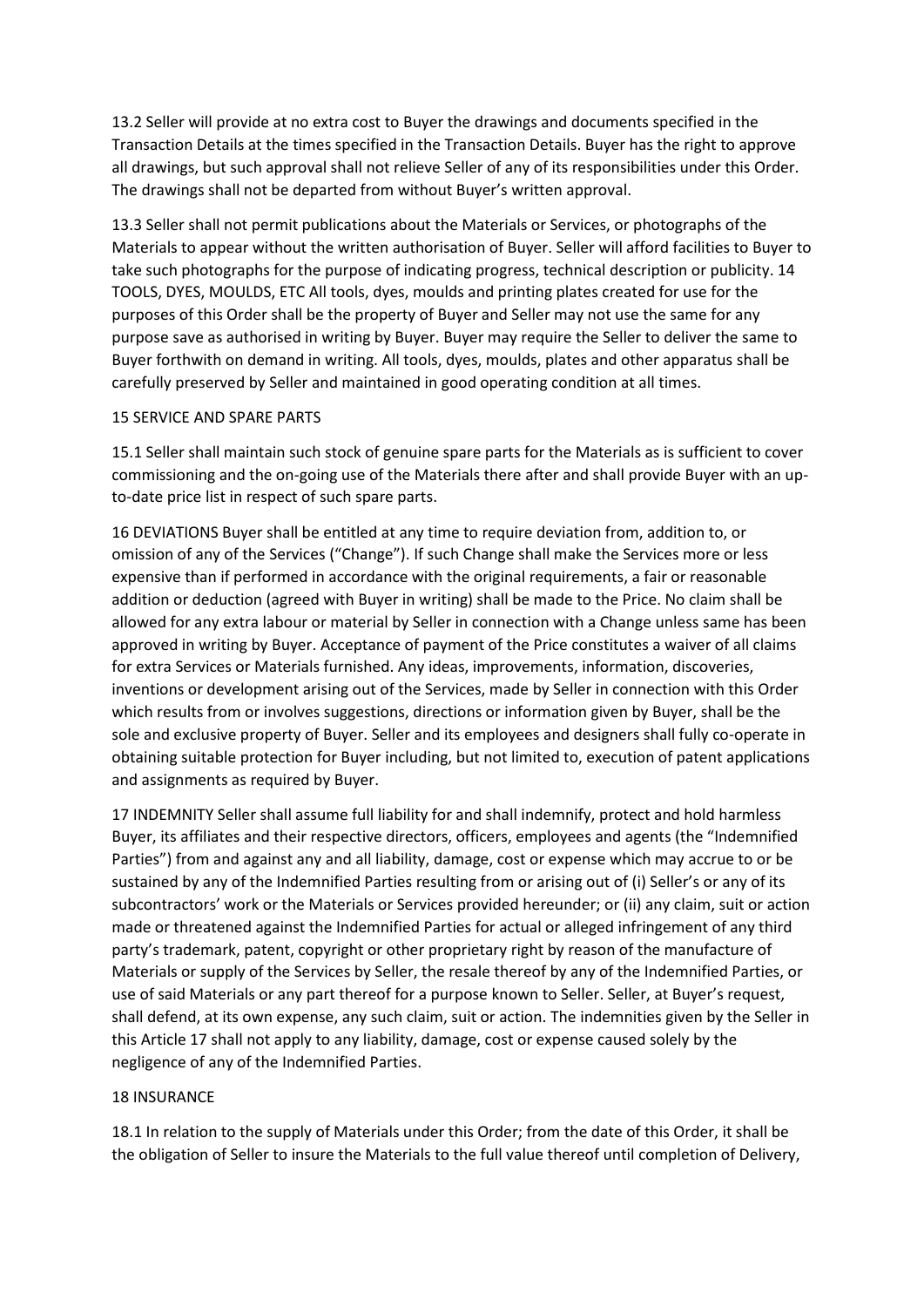and any asset of the Buyer located on the Seller's premises at any time, against any loss, damage or destruction by any cause whatsoever.

18.2 During the term of this Order, Seller shall procure and maintain either: (i) Public Liability insurance (which shall include products liability), with limits of not less than €6,500,000 per occurrence; Motor insurance (where required by Buyer) covering all owned, hired and non-owned automobile equipment, with limits of not less than €1,300,000 for third party property damage and unlimited for bodily injury. Where any of the Sellers employees undertaking any services for Buyer under the terms of this Order are required to use their own car for business purposes, Seller shall ensure that its employees maintain correct motor insurance cover. Failure to ensure its employees have the adequate class of motor insurance cover is the sole responsibility of the Seller; and Employer's Liability Insurance with a limit of not less than €13,000,000 per occurrence; and Buyer shall be indemnified as principal under each of the aforementioned policies; or alternatively (ii) adequate insurance in a form and to the extent acceptable to Buyer.

18.3 If Seller is providing any design or consultancy Services during the term of this Order, or any other Services where Professional Indemnity is required, Seller shall procure and maintain Professional Liability insurance, with limits of not less than €5,000,000 per occurrence and Buyer shall be indemnified as a principal under said insurance policy.

18.4 Seller shall provide Buyer with certificate(s) of insurance evidencing such cover in advance. The certificate(s) will specify the dates such cover expires and provide further that no policy will be cancelled or amended to reduce the amount of cover or to eliminate cover without thirty (30) days prior written notice to Buyer.

18.5 Buyer reserves the right to seek higher insurance limits and / or additional forms of insurance to take into account the nature of the Materials and/or Services supplied.

## 19 FORCE MAJEURE

19.1 Buyer shall not be liable for a failure or delay in taking delivery of the Materials or Services hereunder, if the failure or delay is occasioned by an event beyond the control of Buyer including but not limited to fire, explosion, flood, war, act of terrorism, act of God, accident, interruption of or delay in transportation, labour trouble, strike, suspension of operations or works at any of Buyer's plants or places of business, government action, riot or rebellion (such circumstances to be "Force Majeure").

19.2 Where, notwithstanding Force Majeure, Buyer is able to take delivery of a reduced quantity of Materials or a reduced level of performance of Services, Buyer shall be entitled to do so without liability to Buyer and without prejudice to Buyer's right to claim Force Majeure in respect of the balance of this Order.

19.3 Where Force Majeure continues for a period of two (2) months or longer, Buyer shall be entitled to terminate this Order and the provisions of Sections 20.3, 20.4 and 20.5 shall apply.

## 20 TERMINATION BY BUYER

20.1 If Seller (i) commits a material or fundamental breach of an obligation under or condition of this Order; (ii) becomes insolvent; (iii) makes any composition or arrangement with its creditors (iv) has a liquidator, receiver, administrative receiver, examiner or administrator appointed over all or any part of its undertaking; (v) enters into compulsory or voluntary liquidation (other than for the purposes of amalgamation or reconstruction); (vi) suffers the occurrence of any event analogous to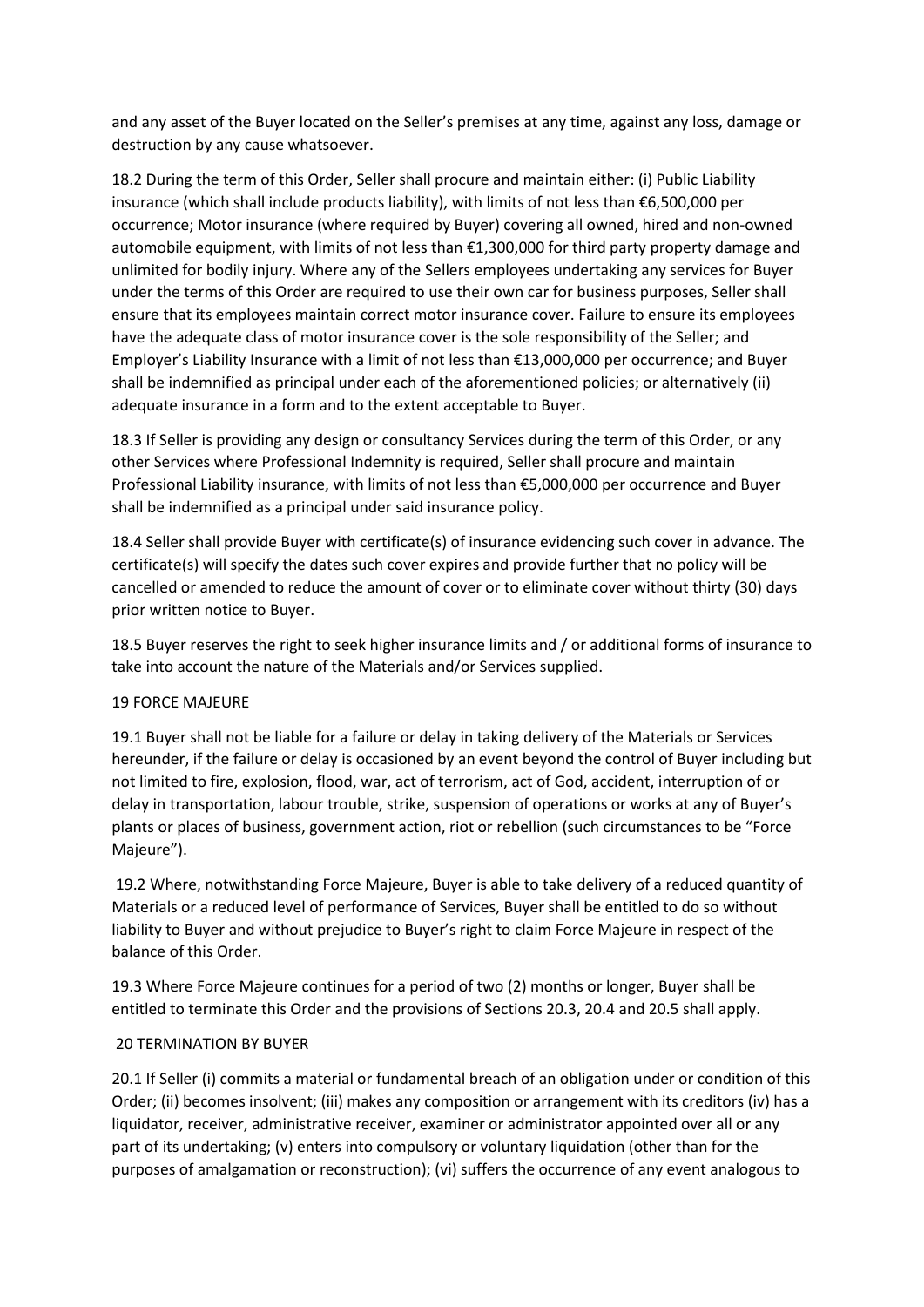those described in any of (ii) to (v) under applicable law; (vii) if Buyer has reasonable cause to believe that any of the foregoing circumstances may occur; or (viii) if Seller indicates in any way, including by its conduct, that it is unwilling to comply with the provisions of this Order, Buyer may terminate this Order forthwith by notice to Seller.

20.2 Notwithstanding any of the foregoing, Buyer may terminate this Order in whole or in part at any time by written notice to the Seller provided that in such circumstances Buyer shall pay the Seller for any Materials or Services supplied to Buyer in accordance with this Order up to the effective date of termination.

20.3 Upon termination of this Order, Seller shall deliver to Buyer all documentation relating to this Order, together with any of the Buyer's goods, which are in the Seller's custody or control. Buyer shall be entitled to enter the Seller's premises, without prior notice, for the purpose of removing therefrom any of Buyer's goods or documents.

20.4 Buyer shall in no event, whether based in contract, tort (including negligence) or howsoever arising, be liable for incidental, indirect, special or consequential damages of any kind or for loss of profits or revenue or loss of business arising out of, or in connection with, this Order or the termination thereof whether or not Buyer was advised of the possibility of such damage.

20.5 Notwithstanding termination of this Order, the provisions of this Order shall continue to bind each party insofar as and for as long as may be necessary to give effect to their respective rights and obligations hereunder. Termination of this Order by Buyer shall be without prejudice to the rights and remedies of Buyer in relation to any negligence, omission or default of Seller prior to such termination.

## 21 PRECEDENCE

21.1 Unless otherwise agreed in writing by the Buyer this Order shall govern any agreement concluded in pursuance of this Order (or any part thereof) and shall take precedence over and shall override any terms or conditions specified or referred to by the Seller (whether verbally or in writing and whether set out in the Seller's quotations or invoices or otherwise).

21.2 Buyer shall have the right to amend or vary the contents of any Transaction Details, Specification or this Order at any time by giving written notice to Seller.

## 22 GENERAL

22.1 Seller assumes all obligations under applicable insurance, employment, benefits and tax legislation with respect to persons employed by it in the performance and/or production of Materials or Services under this Order.

22.2 Buyer shall be entitled to transfer or assign any portion of this Order. This Order and each and every provision thereof shall inure to the benefit of the customers, successors and assigns of Buyer. Seller may not assign, novate, grant any interest (including without limitation an interest on trust), or subcontract any of its rights or obligations under this Order without Buyer's prior written consent. Any such assignment, notification, granting of interest, or sub-contracting (permitted or otherwise) shall in no way limit or affect the obligations of Seller under this Order.

22.3 Nothing in this Order shall constitute the Seller as an agent or subcontractor of Buyer for any purpose.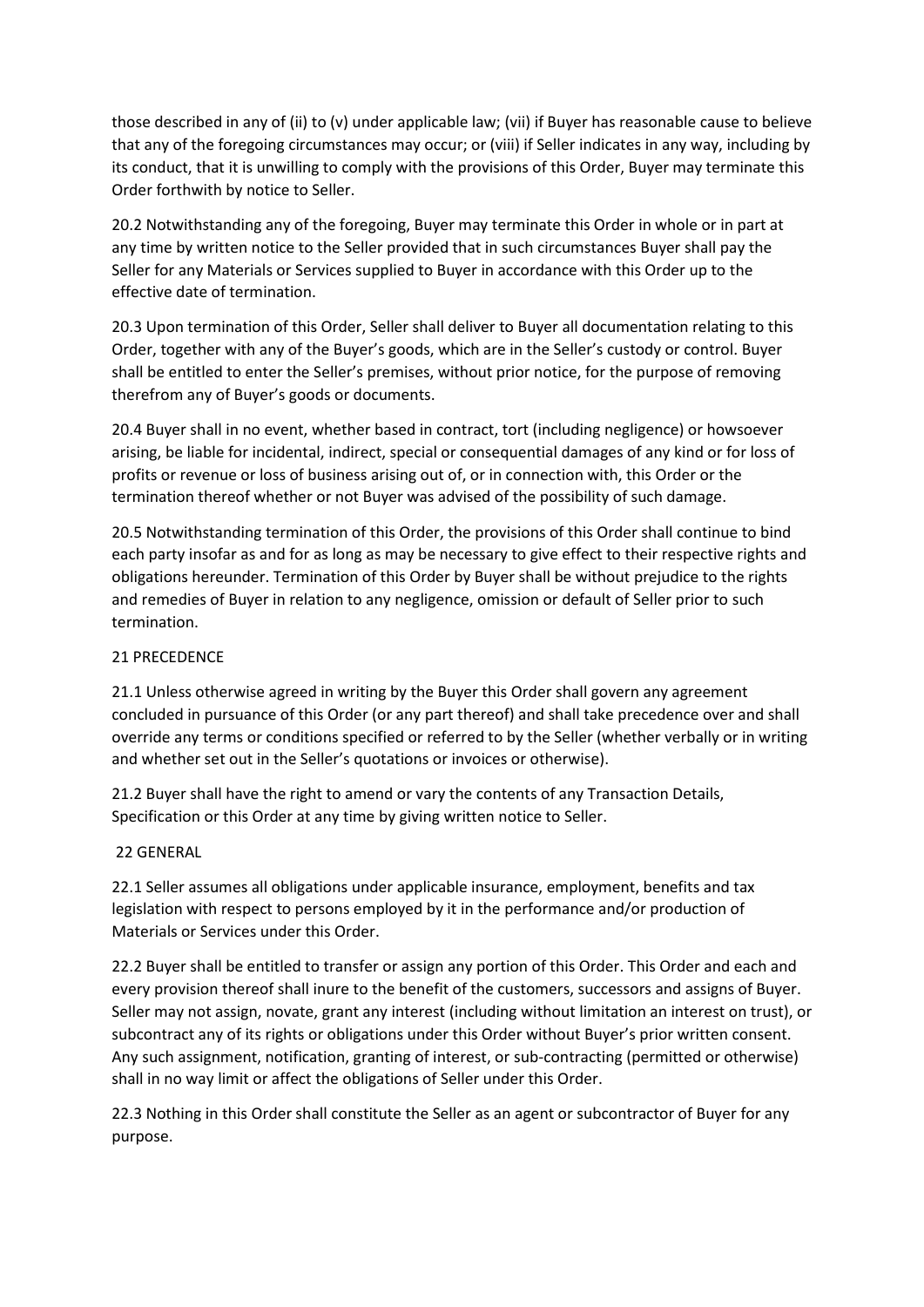22.4 Any failure by Buyer to enforce or require strict performance by Seller of any terms or conditions of this Order shall not constitute a waiver thereof by Buyer and Buyer may at any time avail itself of the rights and remedies Buyer may have for any breach of the terms hereof.

22.5 Notices to be given under this Order may be served by Buyer by sending same by ordinary prepaid post or, facsimile transmission to the address or facsimile number stated in the Transaction Details.

22.6 If for any reason any provision of this Order shall be or be bound to be void or of no effect or invalid the other provisions hereof shall not be affected thereby and shall continue in full force and effect. Buyer and Seller further agree to replace any such invalid, unenforceable provisions with valid and enforceable provisions designed to achieve, to the greatest extent possible, the business purpose and intent of such invalid and unenforceable provisions.

22.7 A variation of this Order is valid only if it is in writing and signed by a duly authorised representative of Buyer.

22.8 Buyer has the right, at any time upon reasonable notice, to audit the Seller in order to reasonably satisfy itself that the Seller is in compliance with all it obligations hereunder. Such audit may involve the provision of relevant documentation to Buyer by Seller in which instance Seller shall furnish such requested documentation within twenty-four (24) hours of such request. For the avoidance of doubt, any unreasonable obstruction of such right to audit by Seller shall be considered a breach hereof and Buyer shall be entitled to enforce or apply all or any rights or remedies for breach contained herein or otherwise available to it for such breach.

## 23. FOREIGN CORRUPT PRACTICES ACT

23.1 In this Section 23 "Government Official" (or "GO") means any natural or legal person or entity who or which: (a) receives any form of payment from the funds that originate in the Exchequer (the State's central financial resources) or which are otherwise raised by a tax or duty (whether directly or indirectly); or (b) is formed by or under statute. Examples of GOs are Government Departments, public hospitals, political parties, local authorities and Health insurance Ireland (referred to as "VHI") and their officers, employees and consultants together with General Practitioners ("GPs") in receipt of HSE Shared Services Primary Care Reimbursement Service ("SSPCRS Payments") payments. If the Seller has any doubt as to the status of a GO it should refer same to its primary Buyer contact.

23.2 The Seller represents and warrants that:- (I) it holds and will throughout the term of this Agreement hold all licences, permissions, registrations and authorisations as may be required under Irish regulations, statutes or administrative policies to carry out its business and in particular to provide to Buyer the goods and services specified under this Agreement and shall produce evidence of such licences, permission, registrations and authorisations in a timely fashion when requested by Buyer; (II) it has not and will not directly or indirectly offer or pay or authorise the offer or payment of any money or anything of value in order to improperly influence a Government Official and if the Seller is a Government Official, it represents and warrants that it has not accepted nor will accept any such payment; (III) all information supplied by it to Buyer during Buyer's pre-contractual Third Party due diligence including all information provided in the Questionnaire (if applicable) is complete, truthful and accurate; (IV) it will update the representations and warranties contained in this Agreement if, during the term of this Agreement, it, or any of its directors, officers, or employees or consultants responsible for performance under this Agreement or a relative of such individual becomes a Government Official or if a Government Official becomes an owner of the Seller.